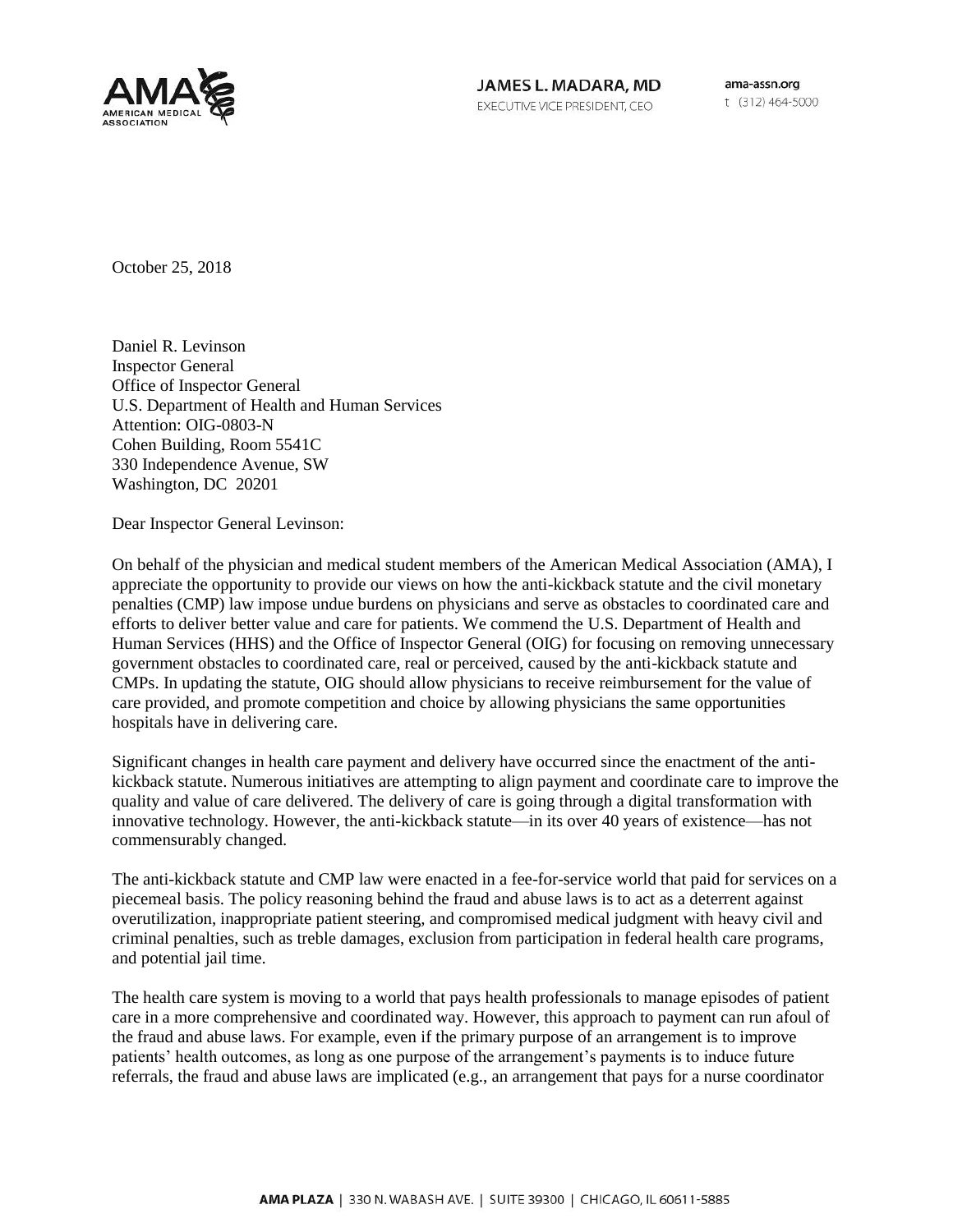to coordinate a recently discharged patient's care among a hospital, physician specialists, and a primary care physician may induce future referrals to the primary care physician to avoid an unnecessary readmission to the hospital).

Fostering the shift to Alternative Payment Models (APMs) has necessitated reviewing and, in some situations, updating fraud and abuse laws to ensure that they do not unduly impede the development of value-based payment. Through specific statutory authority, both the Centers for Medicare & Medicaid Services (CMS) and OIG have deemed it necessary to waive the requirements of certain fraud and abuse laws to test the viability of innovative models that reward value and outcomes.

Outside of those models, however, the fraud and abuse laws may still pose barriers to initiatives that align payment with quality and improve care coordination. Tying compensation to the value of care provided, equipping providers with tools to improve care, and investing in tools to clinically and financially integrate all may run afoul of these laws. For example, in certain circumstances the anti-kickback statute impedes care coordination by prohibiting physicians from coordinating care on behalf of their patients. This leaves the patient, in addition to dealing with the physical and emotional aspects of a disease or condition, to coordinate their own care in a fragmented and siloed system. Placing the obligation on the patient to know how to properly manage follow-up care without the assistance of their physician or care coordinator may have a negative impact on patient care and the physician-patient relationship.

Accordingly, the AMA has urged Congress and the Administration to **create an anti-kickback statute regulatory safe harbor to facilitate coordinated care and promote well-designed APMs**. This safe harbor should be broad, covering both the development and operation of a model to allow physicians to transition to an APM model, and provide adequate protection for the entire care delivery process to include downstream care partners, entities, and manufacturers who are linking outcomes and value to the services or products provided. Moreover, as OIG examines updating the anti-kickback statute regulations to reflect the transition from volume to value base care, we urge OIG to consider modernizing these regulations to address other realities of the health care delivery system, including the advent and growth of pharmacy benefit managers, expansion of delivery outside the four walls of a traditional health care setting, increase risk of cyber attacks, and development and increase use of digital health tools.

#### **I. Promoting Care Coordination and Value-Based Care**

a. Potential Arrangements

Generally, the AMA has concerns about the ability of financial arrangements to satisfy anti-kickback safe harbors that involve shared savings or incentive payments being distributed based on the value of care provided by physicians either in a group or independent practice. For example, a financial arrangement that is based on managing patients with a chronic disease rewards an individual physician for properly coordinating care with nursing staff and intervening proactively with a patient to prevent unnecessary hospitalization. This reward can be interpreted as running afoul of the anti-kickback statute as remuneration in return for referring an individual for an item or service that is payable under a federal health care program (i.e., referral for a follow-up primary care visit in lieu of an unnecessary hospitalization).

The AMA is also concerned about potential anti-kickback statute liability for arrangements and activities that fall within the exceptions from the definition of remuneration under the CMP law. Specifically, the exception from the beneficiary inducement CMP for remuneration that promotes access to care and poses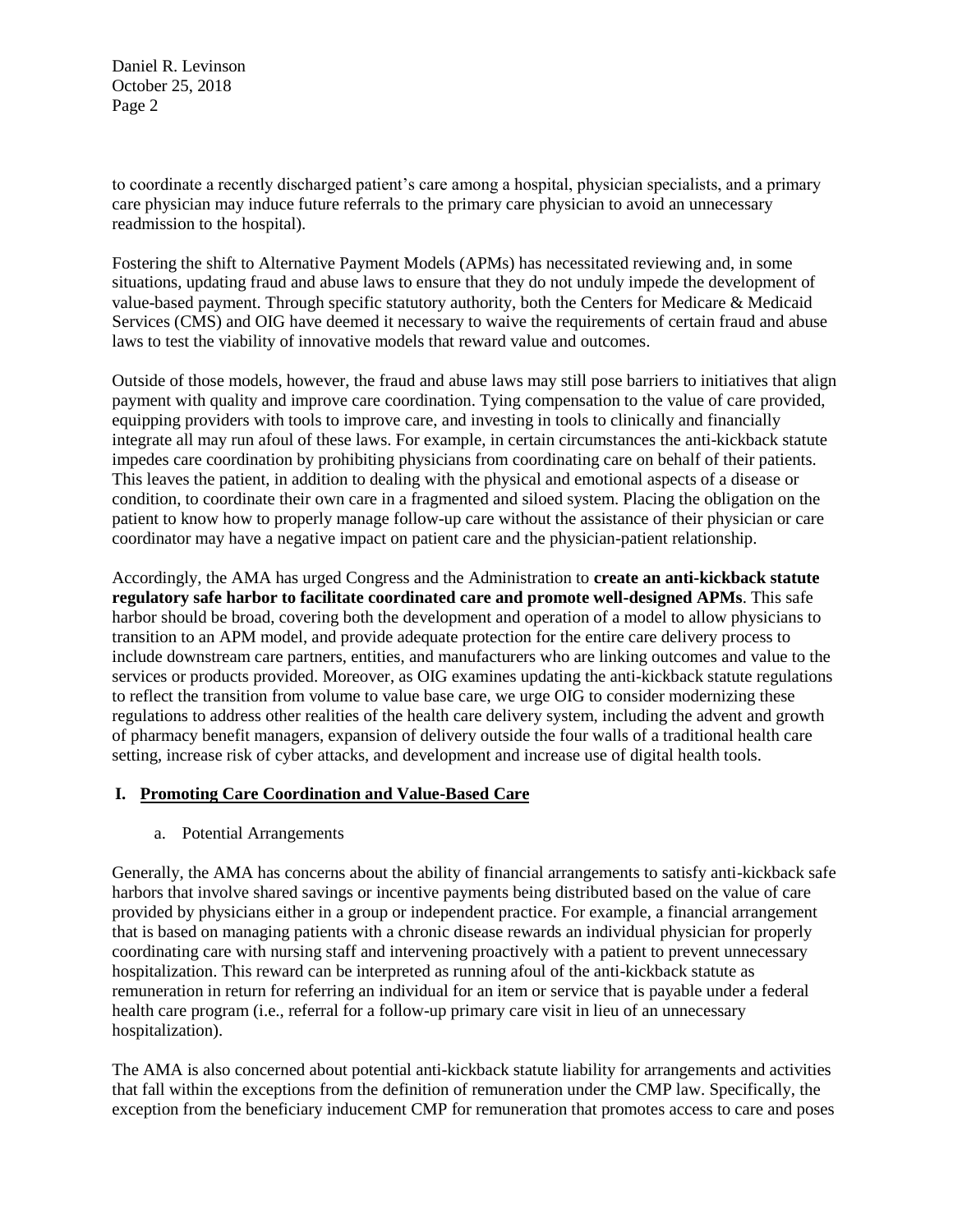a low risk of harm could implicate anti-kickback statute liability. For example, beneficiaries being provided a dedicated mobile treatment plan app that allows for daily engagement with the physician and ensures greater compliance with agreed to evidence-based treatment plans so that early intervention can be taken to avoid unnecessary hospitalizations and emergency room visits fits within the exception from remuneration because it helps beneficiaries access care by improved future care-planning by their physician. However, the arrangement is still subject to anti-kickback statute liability.

- b. Additional or Modified Safe Harbors
	- *i. APM Safe Harbor*

The AMA believes that a single exception—if broad enough—provides sufficient protection for all types of financial arrangements (e.g., shared savings, bundled payments, incentive payments). The AMA has no objections in amending existing exceptions or definitions to promote care coordination. However, a multifaceted approach that establishes multiple new exceptions would only add more burden and complexity to an already confusing law.

As above, **OIG should create an anti-kickback statute regulatory safe harbor to facilitate coordinated care and promote well-designed APMs**. The financial arrangement that fits within the exception should be for the purposes of operating and developing an APM. Protecting the development of the APM is a key reform that could help incentivize physicians to transition from the Merit-based Incentive Payment System (MIPS) to APMs. The development should cover start-up and infrastructure costs. The exception should cover any arrangement between the APM, one or more of the APM's participants, downstream care partners, entities, and manufacturers who are linking outcomes and value to the services or products provided, or a combination thereof.

Flexibility is important for innovation. Yet flexibility in a new payment system also may raise fraud and abuse concerns. To help address these concerns, the safe harbor could incorporate provisions that increase transparency and accountability; require the arrangement to be tied to the goals of the alternative payment model; and allow freedom of choice for patients by prohibiting stinting on medically necessary care. While participation agreements work well in the context of specific payment models, the AMA believes they would likely be impractical for the federal health care programs generally. As an alternative, the parties to the arrangement could set forth in writing the arrangement; the goals for patient care quality, outcomes, utilization, or costs; and the items and services covered under the arrangement.

## *ii. Personal Services and Management Contracts Safe Harbor*

For value-based arrangements, the AMA urges OIG to modify the personal services and management contracts safe harbor to eliminate the requirements that aggregate compensation be set in advance, be consistent with fair market value, and not be determined in a manner that takes into the account the volume or value of any referrals. Instead, with value-based arrangements, **OIG should allow personal services and management contracts that reward value and allow for incentive payments for efficient and better care.** 

"Set in advance" is not defined. OIG interprets the requirement to mean that the total aggregate compensation to be paid over the term of the contract must be determined at the outset of the arrangement. Thus, per hour, use, or click compensation will generally not qualify for safe harbor protection. In addition, shared savings calculations or incentives based on value are generally not set in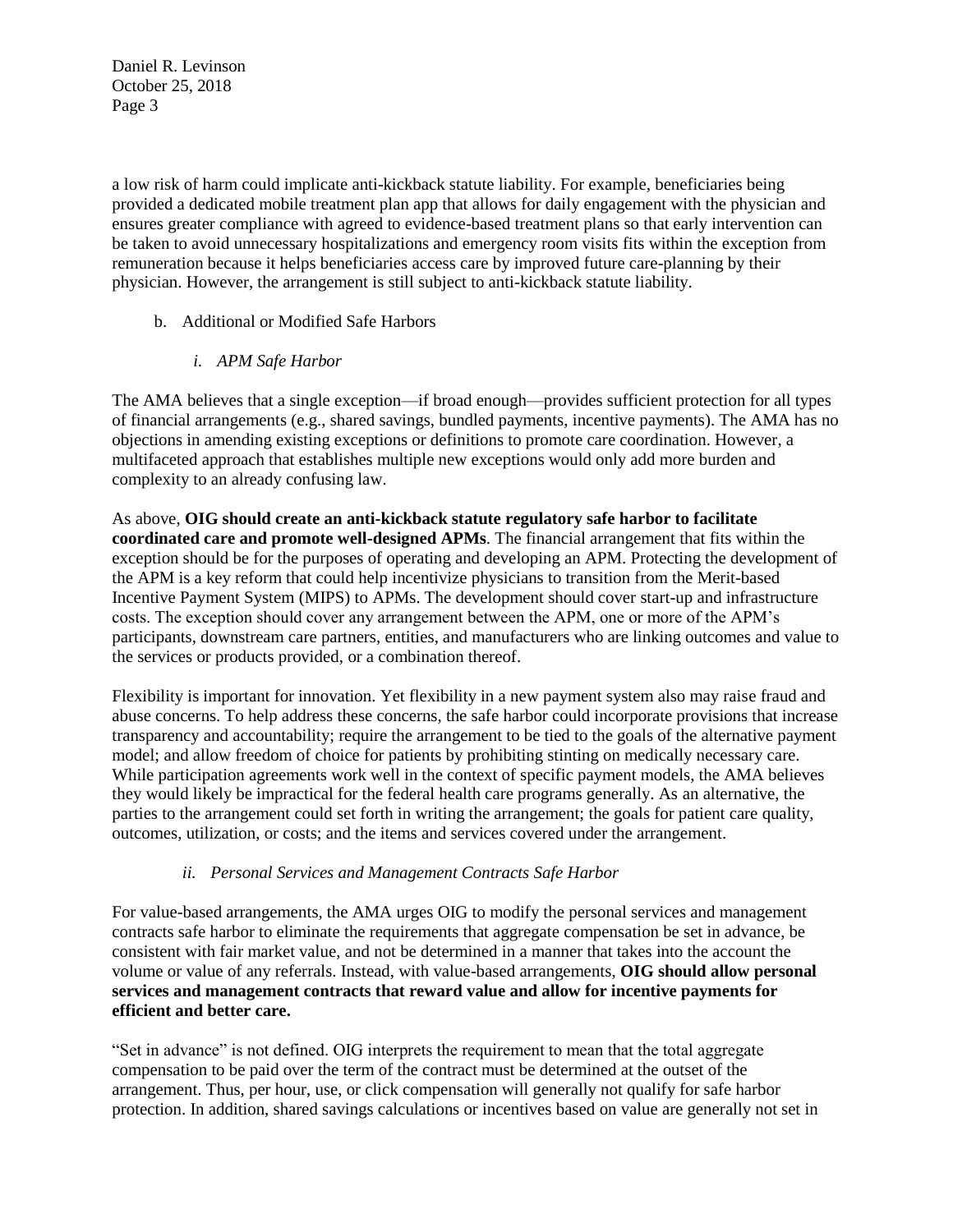advance because the shared savings are not calculated until after the fact. Originally, the set in advance requirement was created to prevent a kickback that could occur if an otherwise legitimate payment were adjusted periodically to reward a party for referring patients and overutilization. These concerns do not exist in value-based care. In coordinating care under a value-based arrangement, improper referrals and overutilization can result in repayment or in receiving no incentives or shared savings.

# *iii. Warranty Safe Harbor*

**The AMA urges that the warranty safe harbor be expanded to include bundled items.** Currently, the warranties safe harbor protects remuneration consisting of "any payment or exchange of anything of value under a warranty provided by a manufacturer or supplier of an item to the buyer  $\ldots$  of the item." <sup>1</sup> Thus, a bundle of items is not covered by the safe harbor. Given that bundled payments are a type of APM, OIG should expand the warranty safe harbor for these types of bundled arrangements.

The risk of fraud and abuse is low when the items or services provided subject to a warranty are paid through one bundled payment for all the items and services the health care provider furnishes in connection with a rendered service (e.g., hospital stay, surgery). Generally, the warranty attached to the provision of the items is against an undesirable result, such as readmission after surgery. This type of warranty benefits both the patient and the federal health care programs. Furthermore, to prevent inappropriate steering the OIG could add a provision that such warranty is not exclusive and not subject to any quota or minimum purchase.

## *iv. Electronic Health Records Safe Harbor*

Physician-led team-based care needs electronic access across different care sites to information necessary to properly coordinate care and to make appropriate and informed decisions about patient care. Accordingly, OIG should revise the electronic health records (EHR) safe harbor to promote coordination and interoperability by: (1) making the exception permanent; (2) broadening the definition of "electronic health record" beyond clinical diagnosis and treatment to include activities like information sharing and data analysis; and (3) allowing for the donation of technology that replaces similar technology.

## *v. Clarification in Guidance*

The AMA believes the following opportunities exist where OIG could clarify its position through guidance, such as a law enforcement policy statement, as opposed to regulation.

As previously mentioned, the AMA is concerned about potential anti-kickback statute liability for arrangements and activities that fall within the exceptions from the definition of remuneration under the CMP law. Thus, **OIG should issue a law enforcement policy statement that meeting the requirements of the promoting access to care exception from the definition of remuneration from the beneficiary inducement CMP poses a sufficiently low risk of fraud and abuse under the antikickback statute.** Furthermore, OIG will use its enforcement discretion and not pursue anti-kickback cases when the items or services meet the promoting access to care exception from the definition of remuneration from the beneficiary inducement CMP.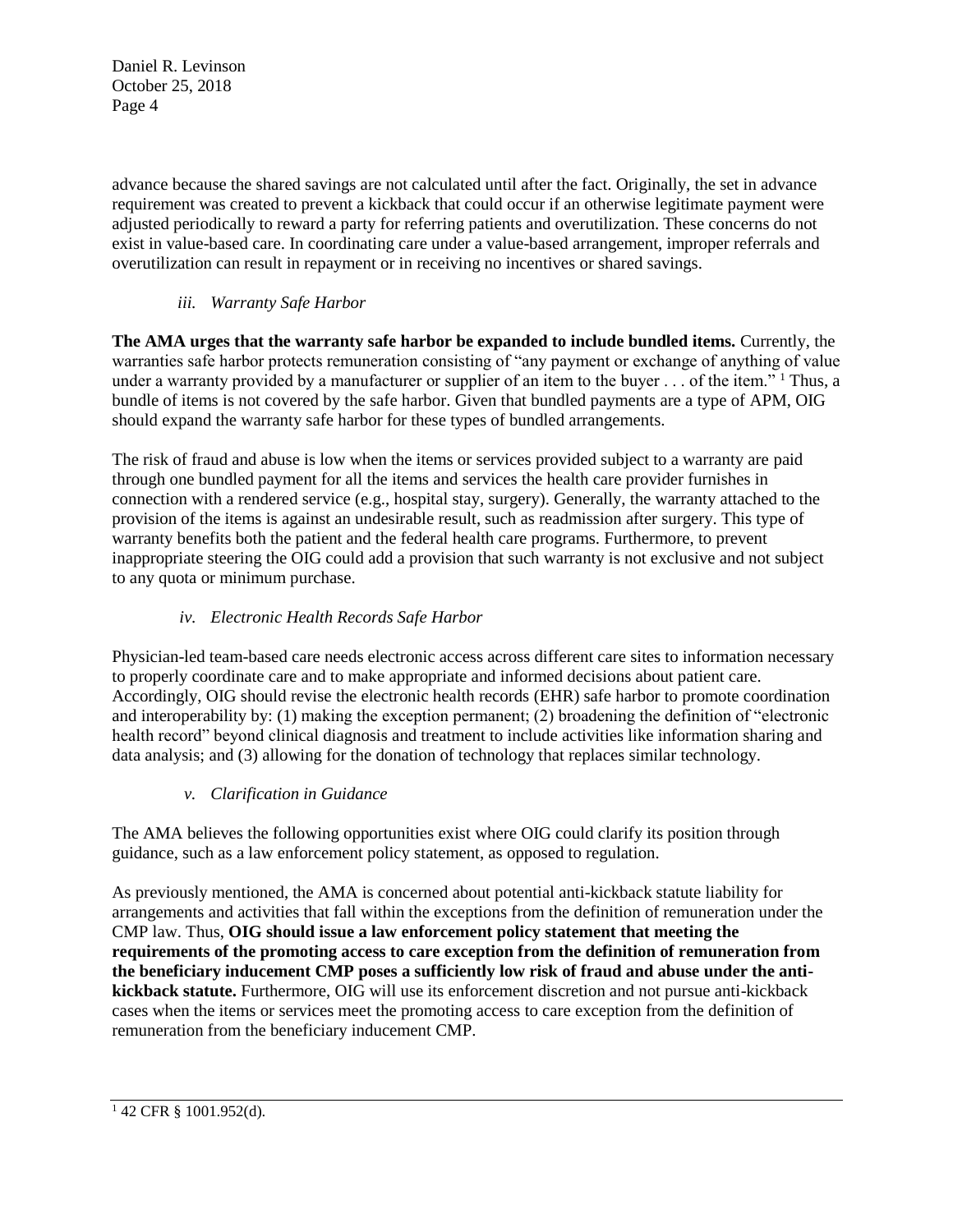This policy statement should be issued because the exception from remuneration already includes the concept of posing a low risk of harm to patients and the federal health care programs, OIG has already placed the burden of demonstrating low risk of harm under the CMP onto health care providers,<sup>2</sup> and using the Advisory Opinion process for a case-by-case determination for every instance of a beneficiary incentive is an impracticable solution. Moreover, these incentives help deliver higher quality, better coordinated care; enhance value; and improve the overall health of patients and should not be subject to the anti-kickback statute when posing a low risk of harm to patients.

Please see Section III of this response to the request for information regarding a potential policy statement regarding the waiver of nominal cost-sharing amounts.

## *vi. Impact of Safe Harbors on Competition and Administrative Burden*

The AMA strongly supports and encourages competition between and among health care providers, facilities, and insurers as a means of promoting the delivery of high quality, cost-effective health care. Providing patients with more choices for health care services and coverage stimulates innovation and incentivizes improved care, lower costs, and expanded access. The health care system in the United States is undergoing substantial consolidation through mechanisms ranging from mergers and acquisitions to institutional affiliations to single service agreements. Such consolidation reduces choices for patients without controlling costs. This is unacceptable—in the Executive Order *Promoting Health Care Choice and Competition*, President Trump made clear the Administration's commitment to advancing competition in health care markets.

**When considering revising or creating new safe harbors or CMP exceptions from remuneration, OIG should ensure that any change is entity agnostic and does not further promote consolidation of the health care system.** This means that a rural, one physician practice should have the same capability to implement the exception as a large health system. Safe harbors that favor certain larger entities or increase burden may lead to further consolidation and increase costs. Physicians should not have to be employed by a hospital or sell their practice to a hospital to participate in Medicare or in innovative delivery models. Moreover, any change should not unnecessarily increase administrative burden on practices. The mounting burdens of the modern health care delivery system are taking a toll on physicians by contributing to the growing problem of work-induced burnout and emotional fatigue. Ultimately, physicians should be able to maintain their independent practice while at the same time have access to the infrastructure and resources necessary to participate in APMs.

c. Definitions of Critical Terminology

The term "alternative payment model" should be broadly defined to cover a variety of financial arrangements that promote value-based care and care coordination (e.g., advanced alternative payment models, physician-focused payment models, MIPS APMs, and other payer APMs). The term should also provide flexibility to cover future financial arrangements that are not yet created or contemplated. Thus, any definition of the term "alternative payment model" should include a provision that allows the Secretary to designate any other arrangement as an APM through public notice.

<sup>2</sup> *See* 81 Fed. Reg. 88368, 88391 (Dec. 7, 2016).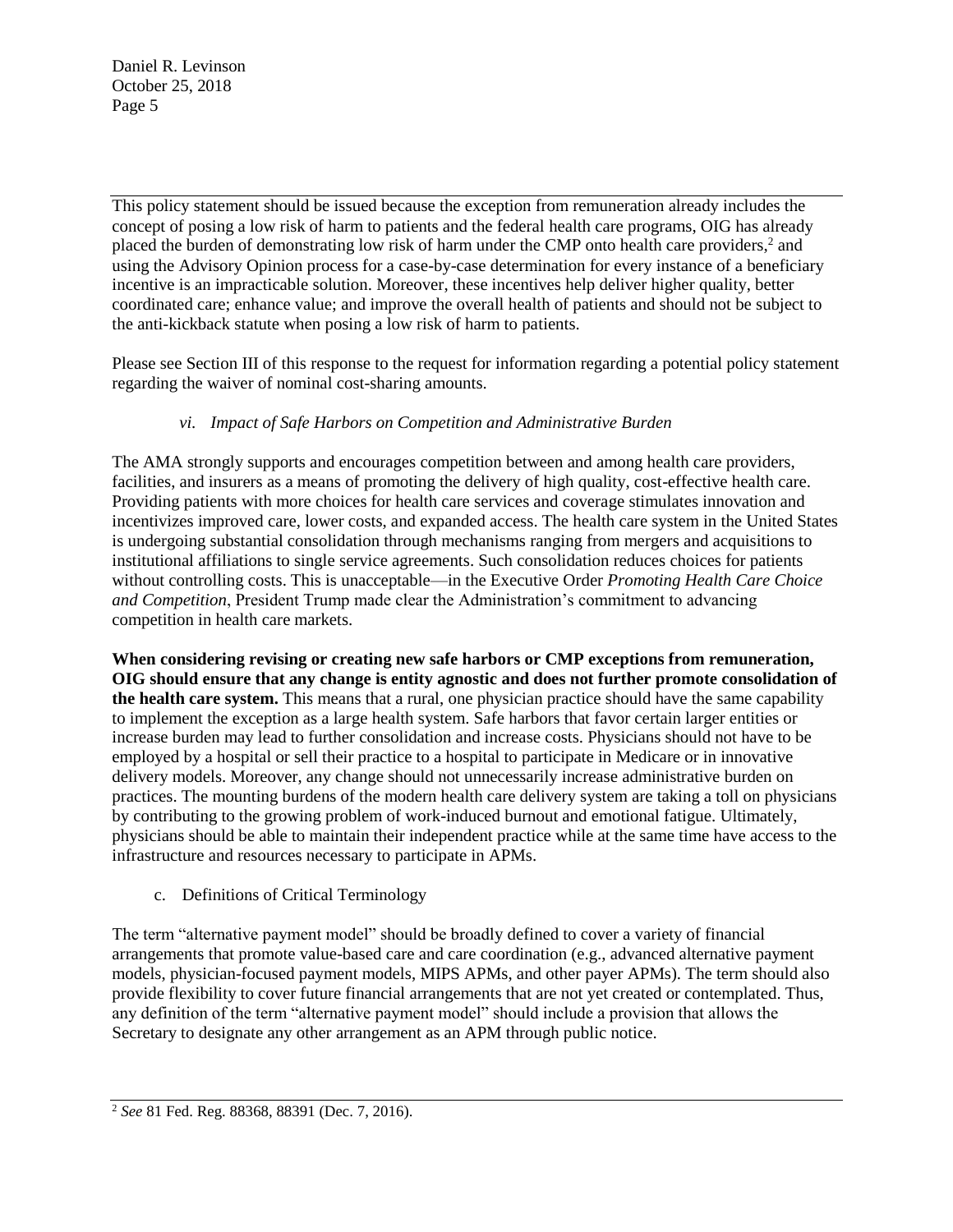The term "care coordination" should provide protection for interactions between all individuals and entities involved in physician-led team-based care. Patient care in the community can involve physicians creating a care plan and working with allied health professionals like nurses, care coordinators, social workers, and home health aides to implement the care plan.

# **II. Beneficiary Incentives**

a. Types of Incentives

The AMA recommends that OIG allow for in-kind remuneration as a beneficiary incentive for wellness and managing chronic diseases (e.g., adherence to treatment plans and management programs that promote the health and wellness of beneficiaries). Rewarding adherence can help the patient understand the importance of the interaction between lifestyle, disease, and prescribed treatment. Ultimately, these programs are worthwhile because they could substantially reduce the cost of health care over time.

b. Incentives Contributing to Better Care

Promoting patient adherence to treatment regimens and chronic disease management programs improves quality of care, care coordination, and patient engagement by promoting community and individual awareness of health risks and resources, reduce cost by eliminating unnecessary care, engage at-risk populations, and provide valuable beneficiary education.

c. Potential Restrictions to Reduce the Risk of Fraud and Abuse

The AMA understands that the beneficiary inducement CMP is intended to prevent overutilization, improperly influencing patient treatment decisions, skewing patient selection, and creating a competitive disadvantage for providers who cannot afford providing incentives. However, incentives can also increase access, reduce inefficiencies, improve coordination of care, and enhance patient health. Thus, certain restrictions or safeguards may be needed to allow proper beneficiary incentives while preventing incentives that negatively impact professional independence. Potential safeguards could include:

- Establishing a reasonable connection between the items and services and the health and wellbeing of a beneficiary;
- Limiting the items or services to in-kind incentives;
- Requiring that the items or services relate to improving public health and safety (e.g., preventative care, vaccines) advancing adherence to a care plan, or helping manage chronic disease(s) or condition(s);
- Prohibiting any public promotion or advertisement of the incentive; or
- Barring eligibility for an incentive that results in the withholding of appropriate medical services or in the denial of patient access to such services.
	- d. Medication Adherence and Medication Management

The AMA fully supports beneficiary incentives for medication adherence and medication management. Poor medication adherence represents a significant source of wasteful health care spending. While the causes are complex and systemic, beneficiary incentives may help solve part of this approximately \$290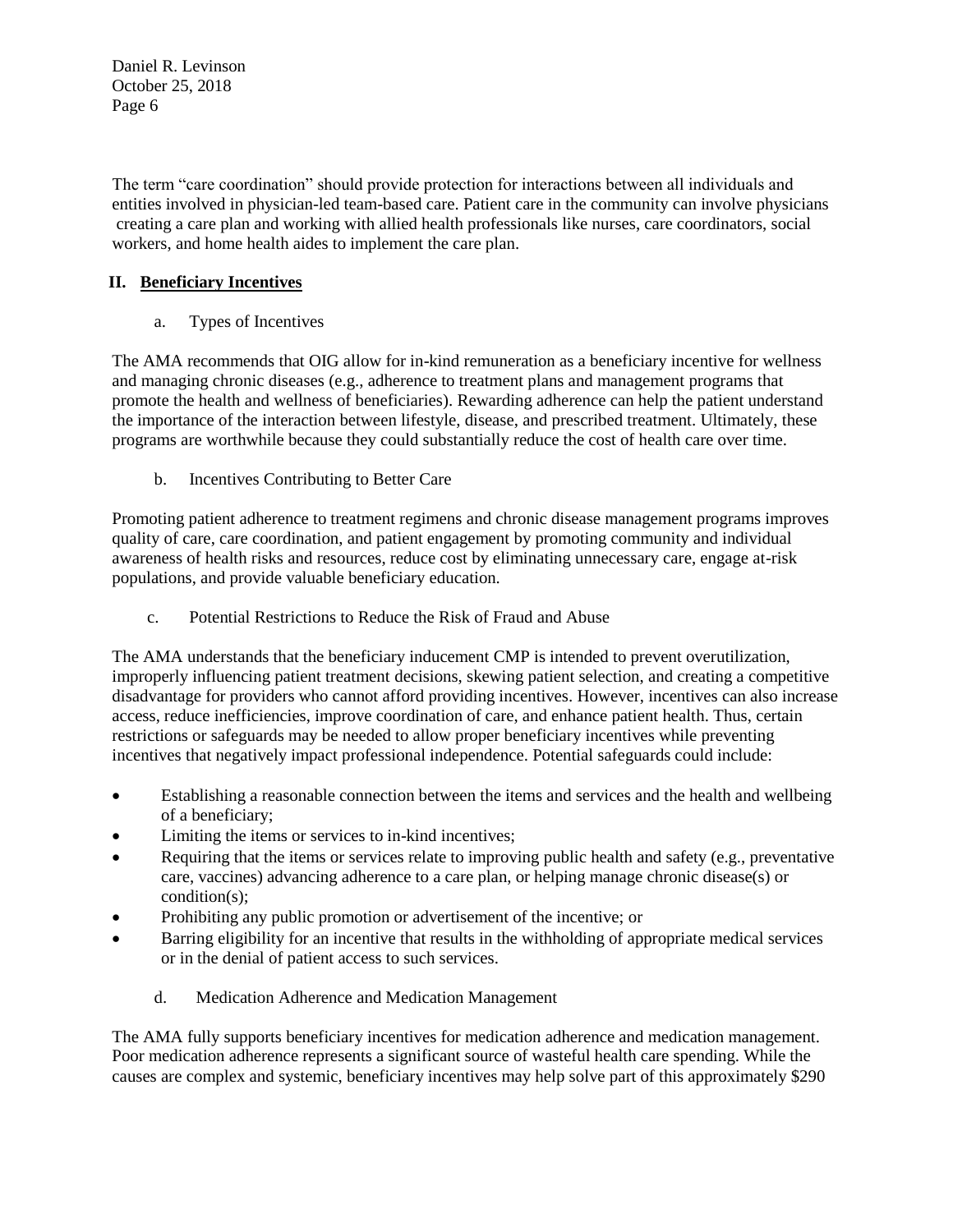billion problem.<sup>3</sup> That said, beneficiary incentives connected to medication adherence and medication management should not be treated differently than other types of beneficiary incentives. OIG should allow for beneficiary incentives for all types of adherence and management programs that promote the health and wellness of beneficiaries.

e. Required Disclosures to Beneficiaries Regarding Incentives

The AMA supports physician disclosure of their financial interest in the facility, product, or equipment to patients; informing patients of available alternatives for referral; and assuring patients that their ongoing care is not conditioned on acceptance of the recommended referral.<sup>4</sup> Additionally, any disclosure should not unnecessarily increase the administrative burden on physicians or take time away from rendering care.

## **III. Cost-Sharing Obligations**

Cost-sharing obligations are particularly problematic when the costs associated with reasonable collection efforts exceeds the cost-sharing amount that would be potentially collected. Thus, similar to the OIG Policy Statement regarding gifts of nominal value, OIG should also **issue guidance allowing for the waiver of cost-sharing amounts when the cost-sharing amount is nominal**. For example, through the physician fee schedule, CMS is proposing to expand Medicare coverage to include services like virtual care visits. CMS proposes to pay approximately \$15 for a virtual check-in service.<sup>5</sup> With a 20 percent cost sharing amount, a beneficiary would pay approximately \$3. As defined by CMS and OIG, the costs of any "reasonable collection effort" would far exceed the \$3 collected.<sup>6</sup> Requiring such efforts creates waste, adds unnecessary administrative burdens, and inappropriately increases costs to physician practices. Thus, OIG should issue a Policy Statement allowing for the waiver of nominal cost-sharing amounts. Alternatively, OIG should amend its interpretation of "reasonable collection efforts" under section  $1128A(i)(6)(A)(iii)(II)$  of the Social Security Act so that these collection efforts do not include situations where the costs of the collection efforts by the provider exceeds the cost-sharing amount that would be potentially collected.

Additionally, cost-sharing obligations are particularly problematic with chronic care management (CCM) services. Patients may be discouraged from taking advantage of this high-value service due to the costsharing amounts. **OIG should create a safe harbor to waive cost-sharing amounts for CCM and other high-value services** that may save money through better care coordination, improved patient outcomes, and avoiding unnecessary hospitalizations. This safe harbor could be tied to APMs that are focused on managing chronic conditions where the cost-sharing amount may discourage a patient from

<sup>3</sup> New England Healthcare Institute, *Improving Patient Medication Adherence*(2011), *available at*  [https://www.nehi.net/bendthecurve/sup/documents/Medication\\_Adherence\\_Brief.pdf.](https://www.nehi.net/bendthecurve/sup/documents/Medication_Adherence_Brief.pdf)

<sup>4</sup> AMA, *Physicians' Self Referral*, Policy H-140.861 (2015); AMA, Code of Medical Ethics, *Opinion 9.6.9 Physician Self Referral* (2017).

<sup>5</sup> 83 Fed. Reg. 35704, 35723 & 35786 (July 27, 2018).

<sup>6</sup> OIG has stated that ''reasonable collection efforts'' are those efforts that a reasonable provider would undertake to collect amounts owed for items and services provided to patients. 65 Fed. Reg. 24400, 24404 (Apr. 26, 2000). In 2016, OIG cited the CMS Provider Reimbursement Manual's description of reasonable collection efforts including requiring "providers to issue a bill for the patient's financial obligation" and "'other actions such as subsequent billings, collection letters, and telephone calls or personal contacts with this party which constitute a genuine, rather than a token, collection effort.'"81 Fed. Reg. 88368, 88374 (Dec. 7. 2016) (citing CMS, Provider Reimbursement Manual, CMS Pub. 15-1, § 310).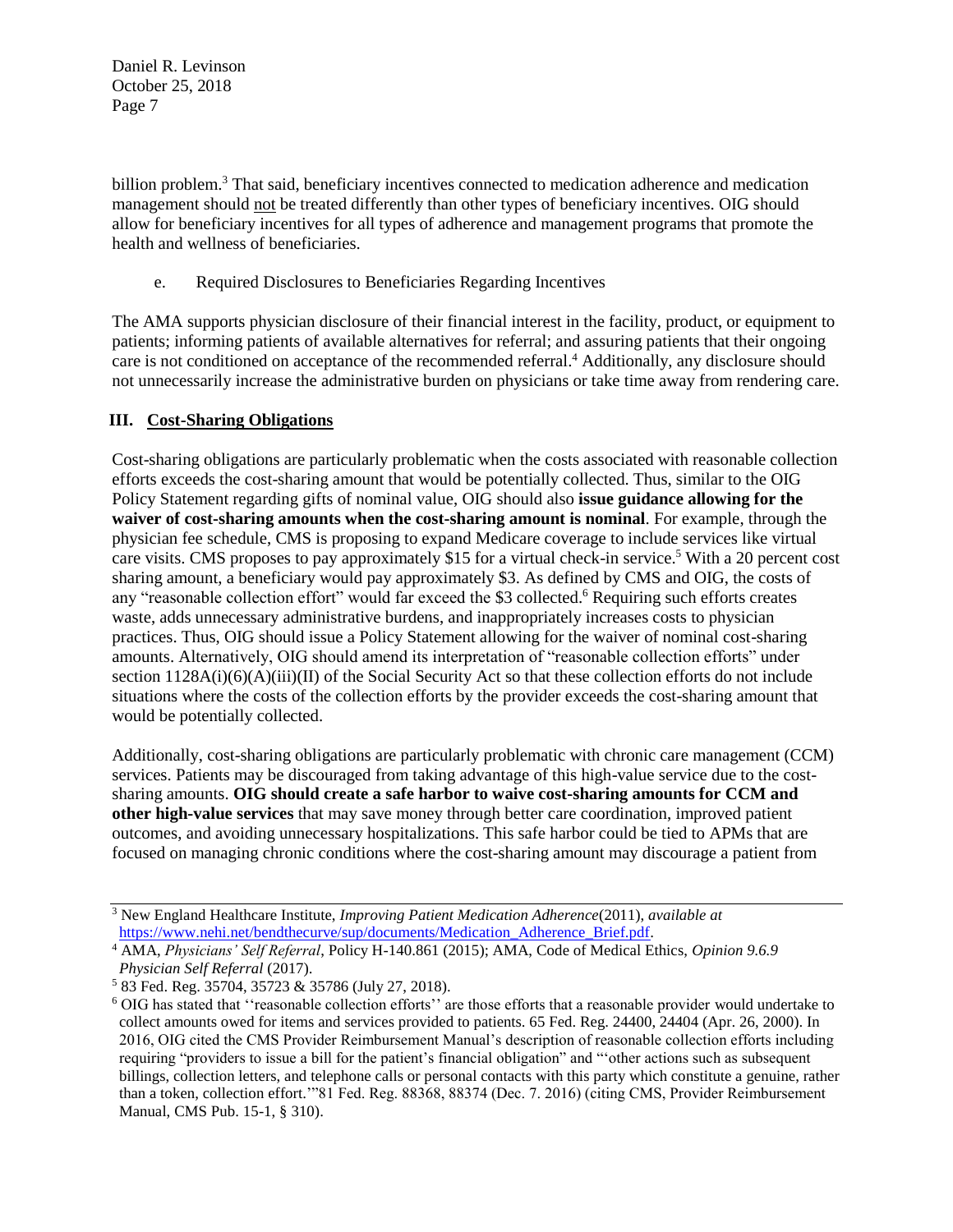seeking primary care. Removing this unnecessary impediment to the physician-patient relationship could return impressive results. Regular appointments allow providers to more closely monitor patients and identify complications before they require hospitalization and to establish a more regular, wellness-based relationship between physician and patient. This can encourage the patient to reach out to a physician before resorting to more costly options such as calling an ambulance.

### **IV. Cybersecurity-Related Items and Services**

The AMA is deeply concerned that our nation's health care providers have been insufficiently prepared to help meet the cybersecurity challenges of an increasingly digital health care system. We firmly believe that this is a national priority and that physicians and other health care providers need tools to secure sensitive patient information in the digital sphere. Unfortunately, the anti-kickback statute prevents the sharing of cybersecurity tools and resources, thereby hindering collaborative industry cybersecurity efforts. Thus, **the AMA recommends that OIG create a safe harbor that allows for the sharing of cybersecurity items and services**.

a. Need for Safe Harbor

A cybersecurity safe harbor is needed because: (1) cybersecurity is a patient safety issue; (2) cyber attacks are inevitable; (3) physicians need tools and resources to prepare for cyber attacks; and (4) the health care sector exchanges health information electronically more than ever before, putting the entire health care ecosystem at risk.

Cybersecurity is a patient safety issue. The AMA, along with Accenture, recently completed a cybersecurity survey of 1,300 physicians.<sup>7</sup> The top three cybersecurity concerns that physicians identified were interruption to EHR access, EHR security (including compromised patient data), and general patient safety concerns. The health care community must recognize that cybersecurity is not only a technical issue, but also a patient safety issue. OIG also recognizes that HHS "must protect its beneficiaries by fostering a culture of cybersecurity among its partners and stakeholders."<sup>8</sup> Thus, the federal government should create positive incentives—like a cybersecurity safe harbor—to promote the adoption of good cyber hygiene without creating additional physician burden.

Cyber attacks are inevitable and physicians are concerned about future attacks. As shown in the figure below, physicians recognize that it is not "if" but "when" they will experience a cyber attack.

<sup>7</sup> AMA, *Medical Cybersecurity: A Patient Safety Issue*, (Dec. 2017), *available at* [https://www.ama](https://www.ama-assn.org/about/medical-cybersecurity-patient-safety-issue)[assn.org/about/medical-cybersecurity-patient-safety-issue.](https://www.ama-assn.org/about/medical-cybersecurity-patient-safety-issue) 

<sup>8</sup> OIG, Top Management #10: Protecting HHS Data, Systems, and Beneficiaries from Cybersecurity Threats (2017), available at [https://oig.hhs.gov/reports-and-publications/top-challenges/2017/2017-tmc.pdf#page=45.](https://oig.hhs.gov/reports-and-publications/top-challenges/2017/2017-tmc.pdf#page=45)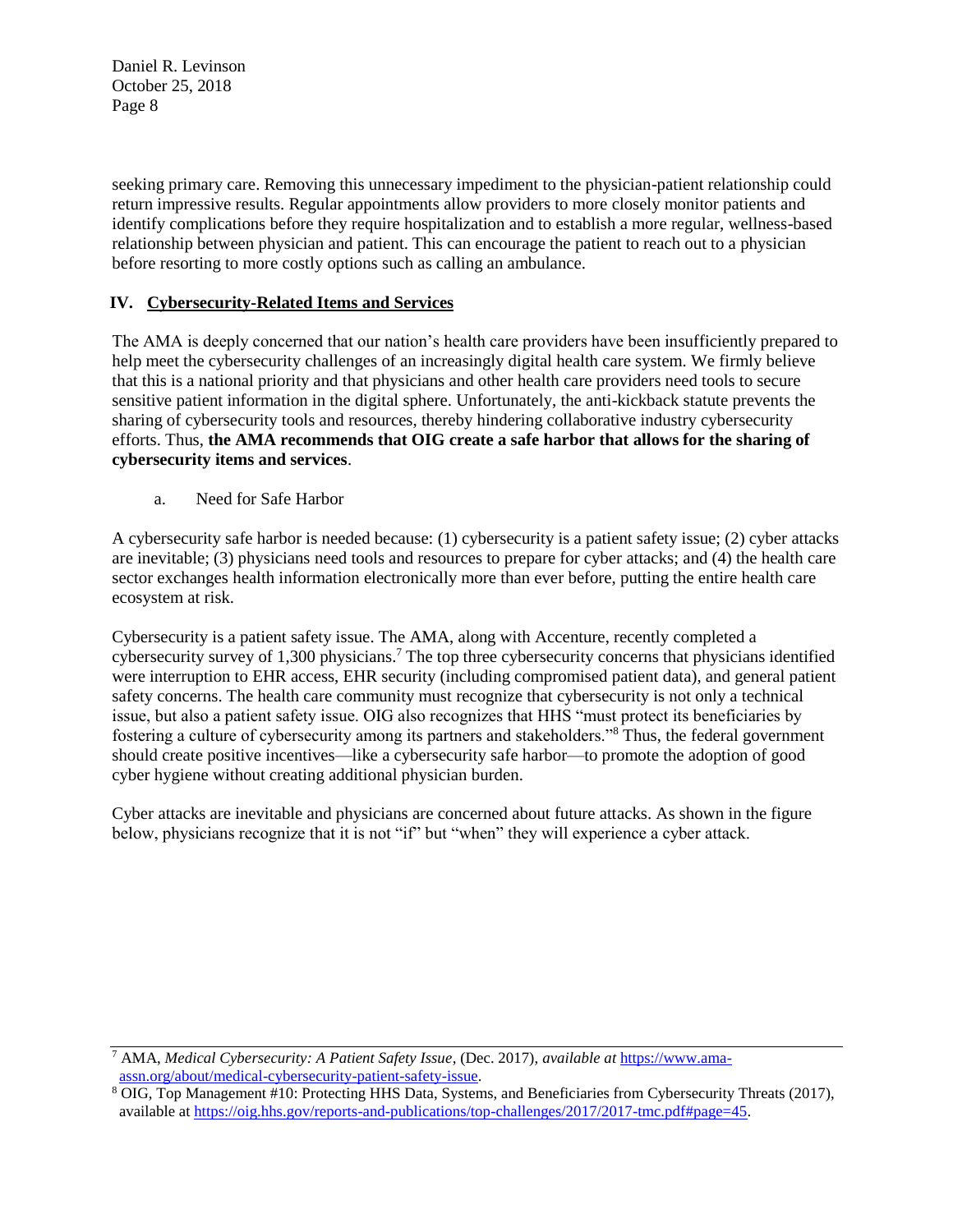

These attacks can jeopardize patient safety and interrupt physician practice operations. Most physician practices experience up to four hours of downtime because of a cyber attack, but some take almost a full day to resume operations.



Physicians are interested in receiving tools and resources to increase their cyber hygiene:

Physician practices spend a substantial amount on cybersecurity. For example, in our qualitative review, a nine-physician practice spent \$250,000 per year and a 50+ physician regional medical center spent \$440,000 per year. We further note that only one in five small physician practices have an in-house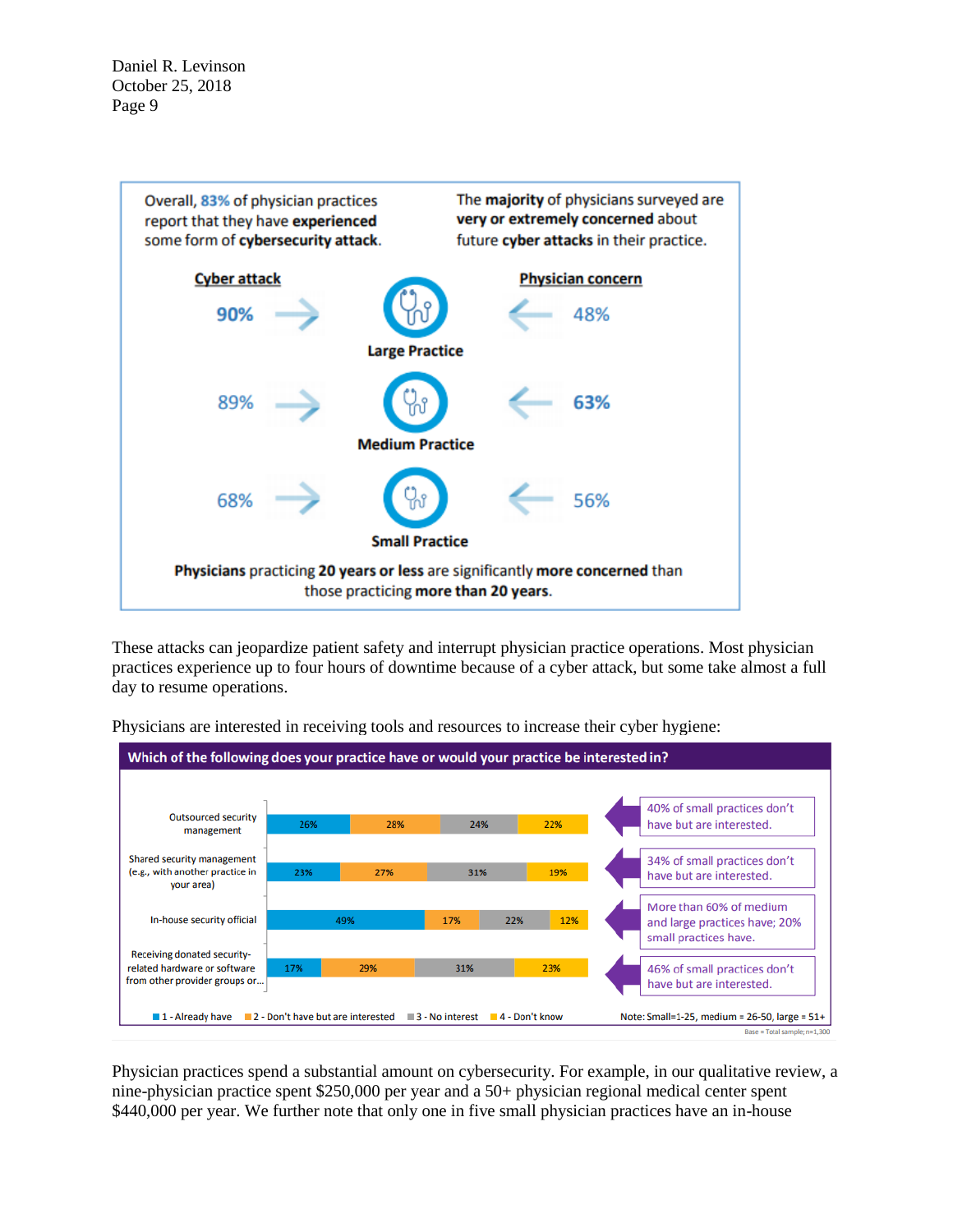security official. Thus, small practices need extra help in navigating cybersecurity challenges to help them prepare for cyber attacks and ensure patient data remains confidential and does not land in the hands of criminals. The federal government needs to empower physicians to actively manage their security posture, not hinder them.

Finally, cybersecurity affects the entire health care ecosystem. Technology has increased connectivity and collaboration in all facets of the health care delivery system. Indeed, the AMA's cybersecurity survey shows that 85 percent of physicians believe it is "very" or "extremely" important to share data to provide efficient, quality care but are concerned about how to share it securely. This integration is increasingly important as the industry moves towards value-based care and provides more care outside the four walls of a brick-and-mortar health care practice.

Unfortunately, adversaries now have more potential entry points to exploit than ever before and more data to access when they do. These adversaries will target the weakest link in the chain, which may be a physician office. Many physicians will be adopting new EHR technologies in the coming months. These EHRs include de novo data exchange functionality, i.e., application programing interfaces (API), which can serve as new attack surfaces and vectors—exposing a physician's information network to additional threats.<sup>9</sup> Even if the physician office houses relatively few health care records, it may be connected to other health systems with significantly more data. Accountable Care Organizations and other value-based models may overlook potential opportunities to work with small community physicians if those practices cannot afford proper cybersecurity tools. Put simply, small practices may be priced out of participation in APMs if they cannot access affordable cybersecurity tools. Allowing hospitals and other large providers to share and donate cybersecurity support to physicians will help ensure the security of patient information and improve care coordination among the ecosystem.

OIG recognizes that cybersecurity threats are a top management challenge to HHS and identifies fostering a culture of cybersecurity beyond HHS as a key component of protecting beneficiaries.<sup>10</sup> Moreover, OIG recently formed a multidisciplinary Cybersecurity Team comprised of auditors, evaluators, investigators, and attorneys focused on combatting cybersecurity threats within HHS and the health care industry. Furthermore, OIG calls on HHS to use policy levers to encourage cybersecurity efforts without creating undue burden. The AMA believes that OIG should use its own policy lever by issuing a safe harbor to promote cybersecurity throughout the health care system.

b. Structure of Safe Harbor

Overall, the AMA stresses that any cybersecurity safe harbor be easy to understand, interpret, and enforce so that donors and recipients can readily distinguish permissible activities from those that violate the antikickback statute. We believe that the current EHR safe harbor may act as template for a new cybersecurity safe harbor. We also note that HHS' recent Health Care Industry Cybersecurity Task Force report to Congress recommended exploring potential impacts to the anti-kickback statute, the Physician

<sup>9</sup> WEDI Workgroup for Electronic Data Interchange, *The Rampant Growth of Cybercrime in Healthcare* (February 2017), available at<https://www.wedi.org/docs/publications/cybercrime-issue-brief.pdf?sfvrsn=0>

<sup>10</sup> HHS OIG, *Top Management and Performance Challenges Facing HHS, Challenge #10: Protecting HHS Data, Systems, and Beneficiaries From Cybersecurity Threats* (2017), *available at* [https://oig.hhs.gov/reports-and](https://oig.hhs.gov/reports-and-publications/top-challenges/2017/2017-tmc.pdf#page=45)[publications/top-challenges/2017/2017-tmc.pdf#page=45.](https://oig.hhs.gov/reports-and-publications/top-challenges/2017/2017-tmc.pdf#page=45)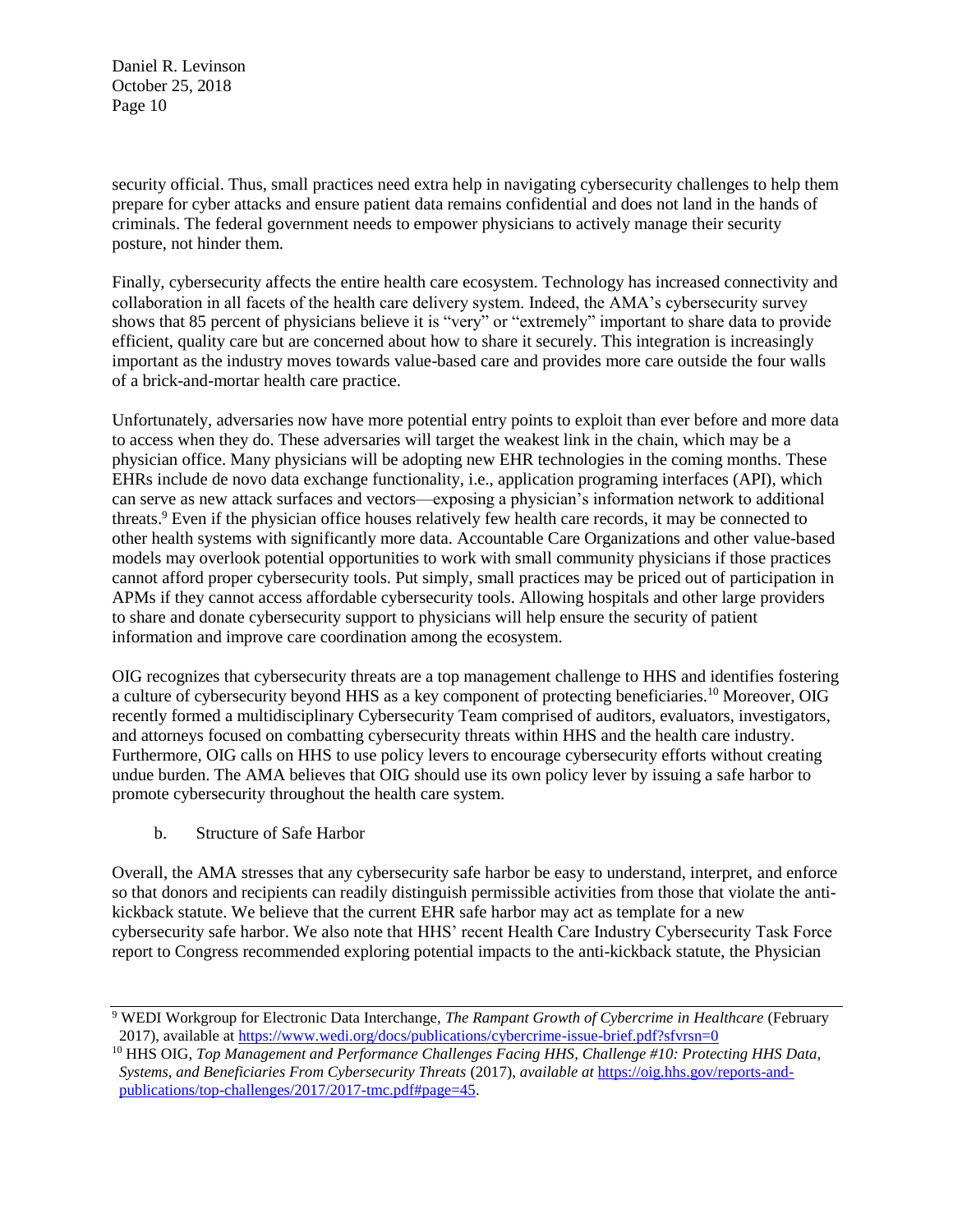Self-Referral Law, and other fraud and abuse laws to allow large health care organizations to share cybersecurity resources and information with their partners.<sup>11</sup>

c. The Types of Persons That Would Be Parties to, or Benefit From, Such Arrangements

Donors: The AMA supports a broad scope of protected donors to significantly further the important public policy goal of promoting cybersecurity. Donors of cybersecurity should be an individual or entity that provides patients with health care items or services covered by a federal health care program and submits claims or request for payment for those items or services (directly or pursuant to reassignment) to Medicare, Medicaid, or other federal health care programs. Donors should also be health plans as defined 42 C.F.R. 1001.952(l)(2), EHR vendors, and ancillary service providers because they can play a central role in the adoption and use of cybersecurity. Furthermore, while the AMA understands that OIG enforcement experience raises questions about unscrupulous manufacturers, OIG should consider manufacturers as potential donors because they can play a direct and central patient care role that justifies safe harbor protection for the provision of cybersecurity items and services and in protecting the security of devices in the health care ecosystem.

Recipients: Recipients of donated cybersecurity items and services should be practitioners, providers, and suppliers that furnish service directly to federal health care program beneficiaries and those that furnish services to health plan enrollees. This would include physicians, group practices, physician assistants, nurse practitioners, nurses, therapists, audiologists, pharmacists, nursing facilities, federally qualified health centers (FQHCs), and others.

d. The Particular Types of Items That Would Be Involved

The AMA believes that non-monetary remuneration should be covered to include items in the form of hardware and software. This includes upgrades of equipment and software to enhance functionality; license, right to use, and intellectual property. The scope of covered items and services would also include hardware network appliances because many cybersecurity software products require the use of a specific hardware device to operate. Software could include malware prevention, endpoint security, data protection/encryption, continuous monitoring, log management, and traffic filtering products.

e. The Types of Services That Would Be Involved

The AMA believes that non-monetary remuneration should be covered to include services in the form of training or security education, testing services, management and monitoring services, and on-demand help desk/repair/maintenance services. Cybersecurity education and training are key. The Health Care Industry Cybersecurity Task Force Report highlights that cybersecurity must be governed with a collaborative approach to protect patients and specifically notes as one of its six high-level imperatives the need to "increase health care industry readiness through improved cybersecurity awareness and education."<sup>12</sup> Meeting this goal requires an educated workforce to make evidence-based decisions that are reliant on secure data. The AMA's cybersecurity survey further reflects this need for education. Many physicians surveyed reported wanting more educational support, including a simplified summary and checklist of

<sup>11</sup> Health Care Industry Cybersecurity Task Force, *Report on Improving Cybersecurity in the Health Care Industry* (June 2017), *available at* [https://www.phe.gov/Preparedness/planning/CyberTF/Documents/report2017.pdf.](https://www.phe.gov/Preparedness/planning/CyberTF/Documents/report2017.pdf)

<sup>12</sup> *Id.*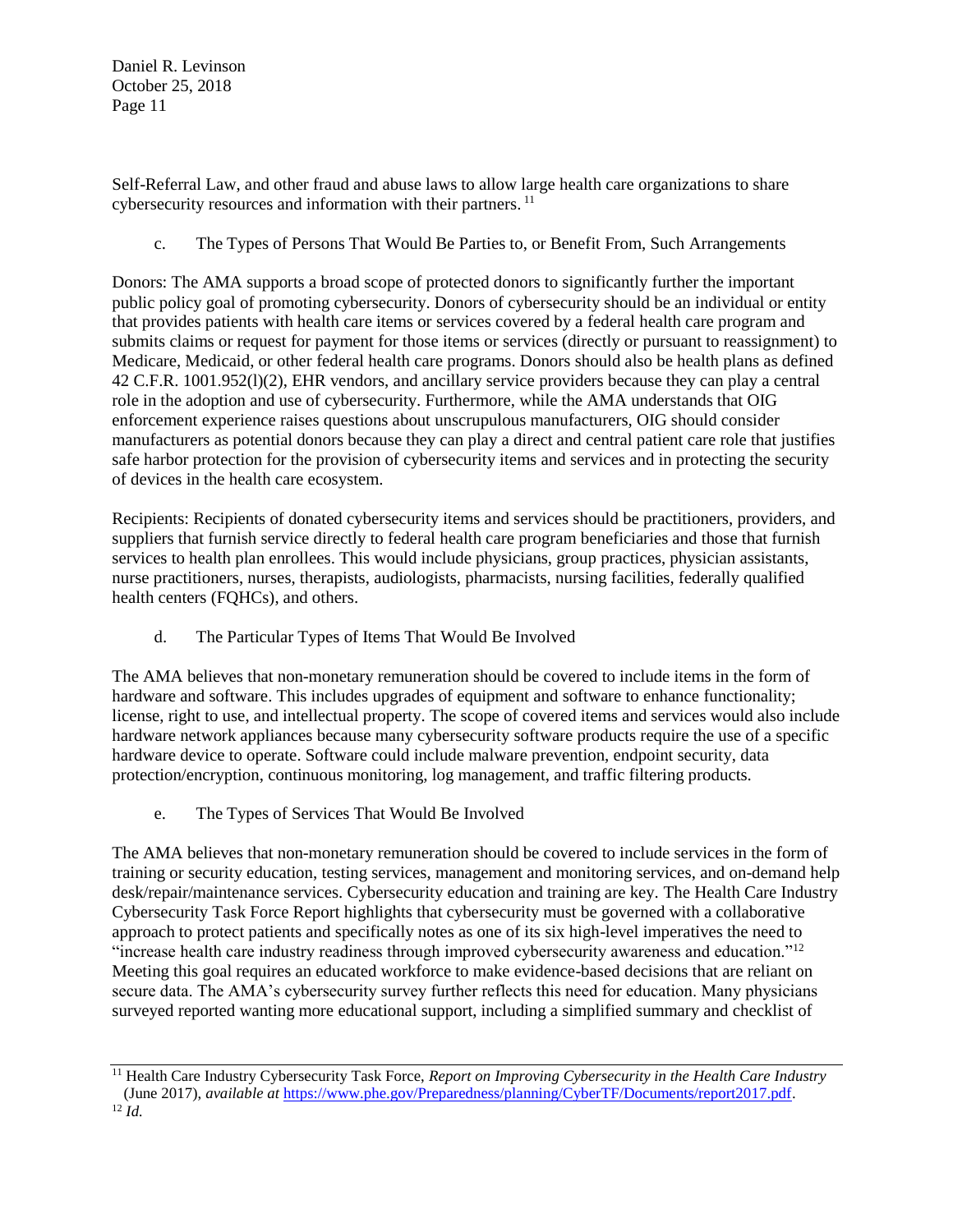HIPAA guidelines, accessible tips for good cyber hygiene, and a how-to guide for assessing cybersecurity risks.

Additionally, physicians desire shared cybersecurity management (e.g., three physician practices pool resources together to pay for a third party to act as a security official to manage each practice's cybersecurity efforts). While this may fall under the personal services and management contracts safe harbor, the AMA is concerned about any perceived potential referral patterns between the physician groups and would ask that this type of arrangement be explicitly included in a cybersecurity safe harbor.

f. Other Considerations in Developing a Cybersecurity Safe Harbor

Definitions: In defining cybersecurity, OIG should look to other government agencies. For example, the AMA recommends using the National Institute of Standards and Technology (NIST) definition of cybersecurity which includes the "prevention of damage to, protection of, and restoration of computers, electronic communications systems, electronic communications services, wire communication, and electronic communication, including information contained therein, to ensure its availability, integrity, authentication, confidentiality, and nonrepudiation."<sup>13</sup>

Value of Technology: The EHR safe harbor has a 15 percent contribution that must be incurred by the recipient of the EHR technology. The AMA would not object to a similar approach with a cybersecurity safe harbor. However, OIG should consider whether it is appropriate for small or rural practices to receive such tools for free, have a lower percentage contribution, or have a free amount up to a specific dollar amount and then have a percentage contribution. Furthermore, the AMA believes that anything above a 15 percent contribution level would impose a prohibitive financial burden on physicians.

g. Mitigating Potential Risks or Unintended Consequences

The AMA understands that OIG has a long-standing concern about the provision of free or reduced price goods or services to an existing or potential referral source. Thus, an appropriate balance must be struck between promoting the adoption of cybersecurity across the health care ecosystem and the underlying purpose of the anti-kickback statute to promote the professional independence of physicians receiving this support and the donors providing it.

OIG may want to consider requiring that the recipient conduct a security risk analysis, a risk assessment, or have a cybersecurity framework implemented to receive donated cybersecurity items/services. The AMA stresses that this approach should be flexible to allow for multiple avenues of compliance, not be overly burdensome, and to take into account a practice's size and resources.

To guard against overutilization, increased federal program costs, corruption of medical decision making, and unfair competition, OIG could consider the following protections:

- Not making the receipt of cybersecurity tools or services a condition of doing business with a donor;
- Not restricting the use of cybersecurity tools or services for any patient regardless of payor;

<sup>13</sup> NIST, *Glossary of Terms from the Computer Security Resource Center*, *available at* <https://csrc.nist.gov/Glossary/?term=3817#AlphaIndexDiv> (definition of "cybersecurity").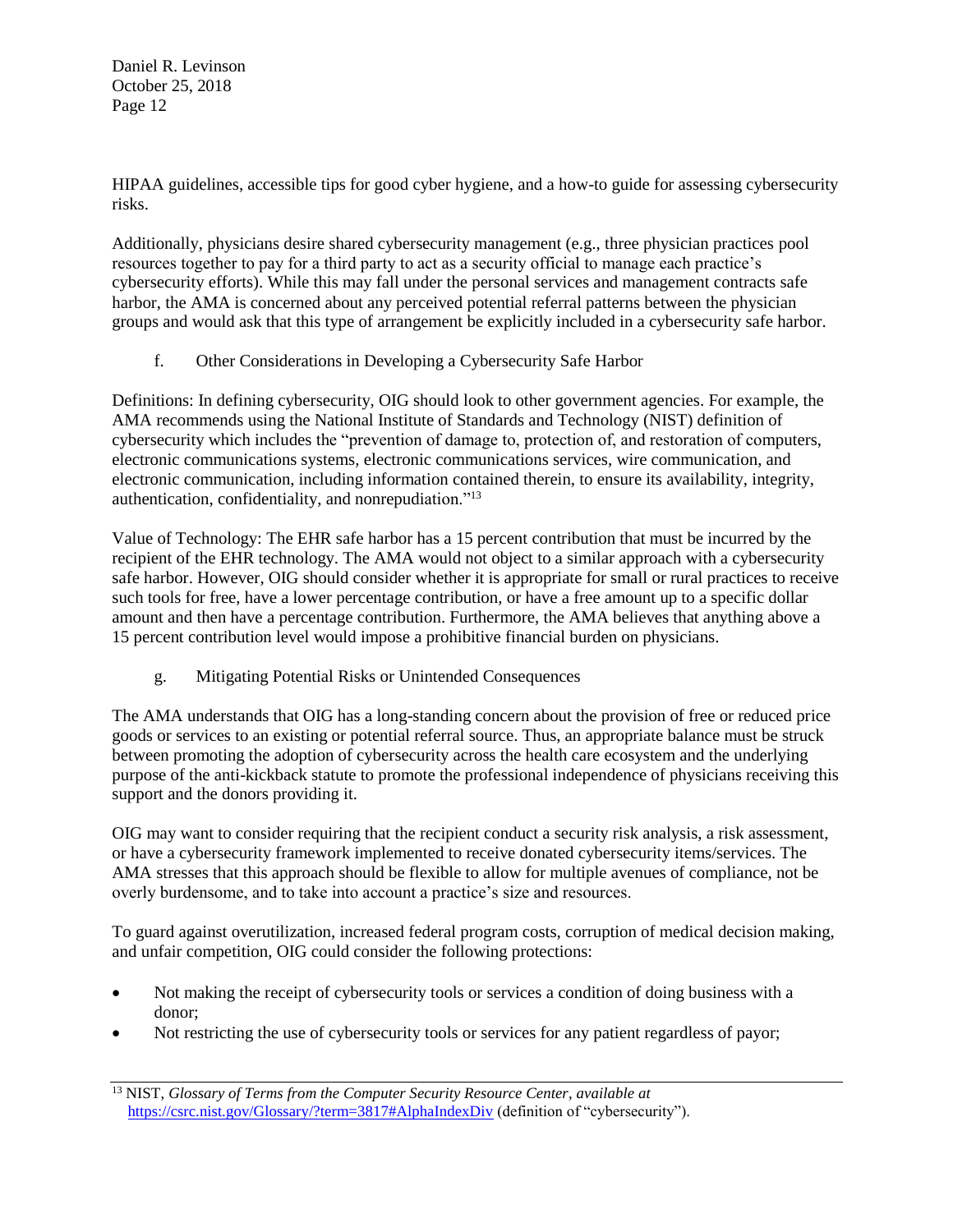- Creating a written agreement that is signed by the parties that identifies with specificity about the tools or services provided or shared; and
- Assurance that eligibility to receive donated cybersecurity tools or services, including the amount or nature of the technology, could not be determined in any manner to take into account the volume or value of referrals or other business generated between the parties.
	- h. How Such Items or Services Reduce Cybersecurity Risks

Cybersecurity items and services reduce risks by preventing threats from occurring, identifying and tracking threats, analyzing and translating threat data into actionable information, and providing the ability to act on that information.

i. Risks if HHS Takes No Action

Substantial risk to patient safety exists if HHS takes no action. The OIG itself identifies fostering a culture of cybersecurity beyond HHS as a key component of protecting beneficiaries.<sup>14</sup> Moreover, OIG recognizes that many public and private individuals, organizations, and agencies operate aging equipment and outdated software, which can create challenges in terms of keeping up with technological advances and evolving cybersecurity threats.

The health care system cannot deliver effective and safe care without deeper digital connectivity. If the health care system is connected, but insecure, this connectivity could subject patients to unnecessary harms and risks.<sup>15</sup> A lack of necessary tools and resources diminishes the ability to respond to internal and external threats. Furthermore, as stated above, small practices may be priced out of participation in APMs if they cannot access affordable cybersecurity tools

The risks to patient safety are expected to increase as health care becomes more dependent upon the Internet of Things, including non-regulated devices that may affect privacy, safety, and patient care. These may include such diverse products as manufacturing systems, building control systems, and wearable devices. In addition, precision medicine (which customizes treatment based on a patient's environment, lifestyle, and genes) is likely to provide great benefits to patient care while also generating potential risks as information is shared.<sup>16</sup>

The AMA appreciates your consideration of a cybersecurity safe harbor. OIG, along with CMS and other interested HHS stakeholders, should consider scheduling an open-door forum to discuss the risks and benefits of donating cybersecurity technology.

<sup>14</sup> HHS OIG, *Top Management and Performance Challenges Facing HHS, Challenge #10: Protecting HHS Data, Systems, and Beneficiaries From Cybersecurity Threats* (2017), *available at* [https://oig.hhs.gov/reports-and](https://oig.hhs.gov/reports-and-publications/top-challenges/2017/2017-tmc.pdf#page=45)[publications/top-challenges/2017/2017-tmc.pdf#page=45.](https://oig.hhs.gov/reports-and-publications/top-challenges/2017/2017-tmc.pdf#page=45)

<sup>15</sup> Health Care Industry Cybersecurity Task Force, *Report on Improving Cybersecurity in the Health Care Industry*  (June 2017), *available at* [https://www.phe.gov/Preparedness/planning/CyberTF/Documents/report2017.pdf.](https://www.phe.gov/Preparedness/planning/CyberTF/Documents/report2017.pdf)